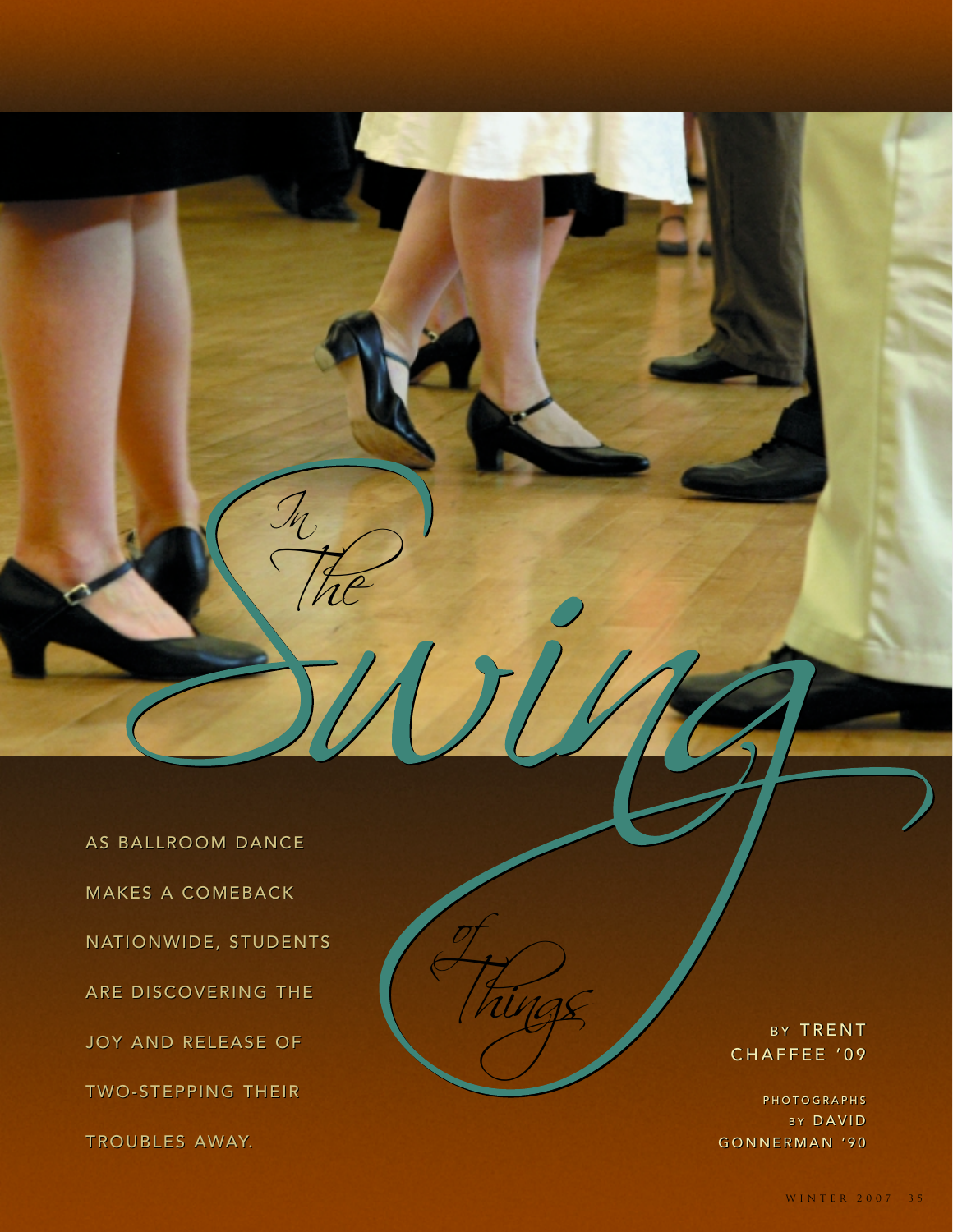HAD GOODROAD '09, an English and political science double major, lives with seven female roommates in the French House on St. Olaf Avenue. "Very few people know how to ballroom dance, and I want to be one of those guys who does," says Goodroad, the only man in the house. Living with women has increased his knowledge about the opposite sex. "Girls dig guys who can dance," he says. dance, and I

They always have.

Ballroom dance classes have been a steady draw at St. Olaf for more than 40 years. Goodroad is among the hundreds of students who have met the college's physical education and applied literary studies requirements through ballroom dance. But, says Assistant Professor of Dance Anne Von Bibra, "nothing has sparked the ballroom revival quite like ABC's No. 1 hit television series *Dancing with the Stars*," now in its third season with more than 20 million viewers.

# "Ballroom" is simply two partners dancing a choreographed dance, and anyone can learn.

For baby boomers and their parents, ballroom dancing calls to mind images of Fred Astaire and Ginger Rogers flowing across the dance floor in musicals like the 1939 classic *The Story of Vernon and Irene Castle*. More recent films, most notably *Mad Hot Ballroom*, have made ballroom dance seem more accessible. "Ballroom" is simply two partners — one leader, one follower dancing a choreographed dance, and anyone can learn.

Ballroom dance is a sought-after option in the St. Olaf Dance Department. It can take up to three years to get into Von Bibra's classes, especially if you're female. The women's spots fill almost immediately. More than 40 men signed up for Ballroom I last fall and 10 more are wait-listed for the spring semester of Ballroom II.

Students take ballroom dance for reasons as diverse as their backgrounds and majors. "If you don't know how to formally dance other than hip-hop, you've lost part of your culture," says religion major Stephanie Neitz '07.

"I just thought it would be a fun art credit," explains Devin Horne, a sophomore English and German double major who has no previous ballroom experience but danced in his high school show choir in La Crosse, Wisconsin.

Von Bibra sees a cross section of the student body in her classes. "There's a nice mix of majors and interests similar to the kind one finds on the social dance floor," she says. Von Bibra focuses on dances that have stood the test of time: the Cha-Cha, East Coast Swing, Slow Waltz, Viennese Waltz and the Foxtrot — the most popular social dance of its time. "I really enjoy watching those who have no dance background discover a new talent or a new love," she says.

Ballroom dance is something that students can use their entire lives. If they're lucky, they'll be like Axel Bundgaard, St. Olaf professor emeritus of physical education and dance who first introduced ballroom classes into the St. Olaf curriculum in 1965. "He's still dancing at age 89," she says.





1900s The Waltz, Two-Step, Polka and Schottische dominated the scene with the music of Victor Herbert and George Cohen. Ragtime music inspired "animal dances" that included the Grizzly Bear, Bunny Hug, Turkey Trot, Horse Trot, Kangaroo Dip and the Snake.

1910s Vaudeville actor Harry Fox invented the Foxtrot in 1914 by setting trotting steps to ragtime music. It became the most popular and enduring social dance of its time. Exhibition dancers Vernon and Irene Castle popularized the Tango and Castle Walk.

1920<br>"Flappers" danced the Charleston, Shimmy and Rag in the cabarets, nightclubs and speakeasies that replaced the ballrooms of pre–World War I days. Jazz and Latin rhythms became popular on the dance floor. The Savoy Ballroom opened in New York City in 1926, featuring a block-long dance floor and a raised double bandstand.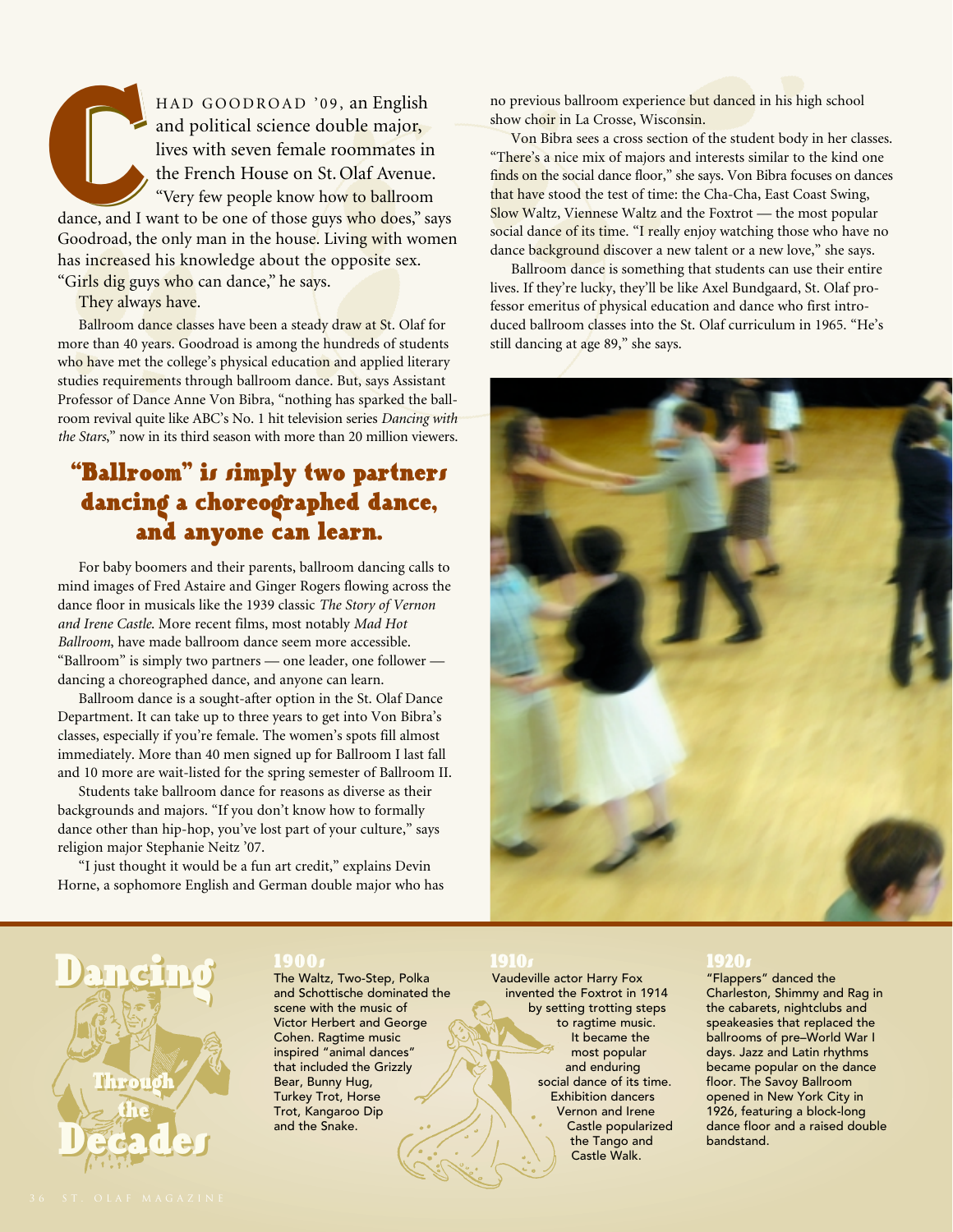The classes aim to develop self-confidence and build on students' skills. Those who have mastered the basic steps are encouraged to work on their execution and styling. "And of course the 'leading' and 'following' skills needed for social ballroom dancing are a challenge for everyone," says Von Bibra.

Jake Fitzpatrick '07, a dance and music double major, and Meghan Meier '07, a math education major, help Von Bibra with novice dancers. They stress the finer skills — such as proper foot position — and make sure that the dancers' arms are not creating a "window" in the closed-partner hold. Although students must take non-verbal cues from their partner, they are allowed to speak during ballroom dance. "It's hard to stare into someone else's eyes for extended periods of time without talking," says Annie Becker '07, an elementary music education major.



### Cultural Literacy

Von Bibra — known affectionately to many alumni as "AVB" – has taught ballroom skills to hundreds of Oles during the past 19 years. Former student Martha Kunau '90 holds Von Bibra in high esteem and loves watching her work.

"She has presence and great posture," says Kunau, now a principal gifts officer at St. Olaf. Kunau enrolled in ballroom dance to be with her friends, fulfill a physical education requirement and, most importantly, "to be able to dance at the President's Ball held each April. The social aspect of dance and being culturally literate is huge," she says. "It's a skill that we'll have for the rest of our lives."

The proper ballroom dress for Oles hasn't changed over the years: dresses or skirts and blouses for women, dress trousers and shirts for men, well heeled-shoes for both. No jeans, sweatshirts or T-shirts are allowed. "You always knew who was going to ballroom by what they were wearing," says Kunau, who can still spot ballroom students on campus: They're the ones hurrying to class dressed to the nines with dance shoes in hand.

Some of Von Bibra's students have gone on to make dance their life's work. Karena Shackel '98 teaches all types of ballroom dance at the Arthur Murray Dance Studio in Minneapolis. Shackel, who graduated from St. Olaf with a double major in dance and religion, took ballroom classes from Von Bibra and from Professor Emerita of Dance Ann Wagner. She credits the resurgence of Latin dances to the increasing population of Hispanic immigrants in the United States and says that *Dancing with the Stars* is motivating people who were already interested in ballroom to go out and try it.

"Dancing is timeless," says Shackel. "People of all ages look at it for the social aspects while for others it's an outlet for physical activity and a way to meet people."

Von Bibra agrees. "For many students, it provides a skill that is useful in social settings and it's a lot of fun as well," she says. "At the very least they're ready for the next wedding."

Last fall Von Bibra introduced Community Dance Hour, an opportunity for St. Olaf students, faculty and staff to dance for an hour every second and fourth Thursday of the month. Associate Professor and Reference Librarian Kris MacPherson, who has been at St. Olaf for 25 years, relishes Community Dance Hour. "It's an opportunity to be joyful," she says.

Associate Professor of Economics Rick Goedde considers it a

BALLROOM CLASSES, taught by Assistant Professor of Dance Anne Von Bibra (upper right, without partner), are extremely popular at St. Olaf. Some, especially female students, must wait three years to get into one.

1930s A six-beat variant of the Lindy Hop was named the Jitterbug by band leader Cab Calloway. Everyone danced to jazz and swing music conducted by Benny Goodman, Duke Ellington and Glenn Miller. Dancers began to incorporate tap and jazz steps into their routines.

1940s The Jitterbug was the No. 1 dance while Big Band music and Swing swept the nation. The Zoot Suit became the fashionable new dance for men. The Samba and Rumba made their debut as Latin dances grew in popularity. Journalists used the terms Lindy, Jitterbug and Swing interchangeably to describe the style of dancing taking place on the streets and in nightclubs, contests and the movies.

1950s Rock 'n' roll, a blend of Southern blues and gospel music with a strong back beat, became popular with teens who rocked out to Elvis, Buddy Holly, Little Richard, Jerry Lee Lewis and Chuck Berry. *American Bandstand*, with its focus on dancing, was the No. 1 television show. Teens across America knew all the popular steps: the Slop, Bop, Stroll, Hand Jive, Creep, Circle and the Calypso. The older generation learned to Cha-Cha, a spin-off from the Mambo.

1960g<br>Everybody was doing the Twist after Chubby Checker brought it to national attention on *American Bandstand*. Dancing became an individual activity as people of all ages moved away from the oldfashioned ballroom "closed partner" hold and did the Mashed Potato, the Swim, the Watusi, the Monkey and the Jerk. Dances flamed out each time a new craze came along, and "go-go girls" in birdcages wiggled high above the crowds.